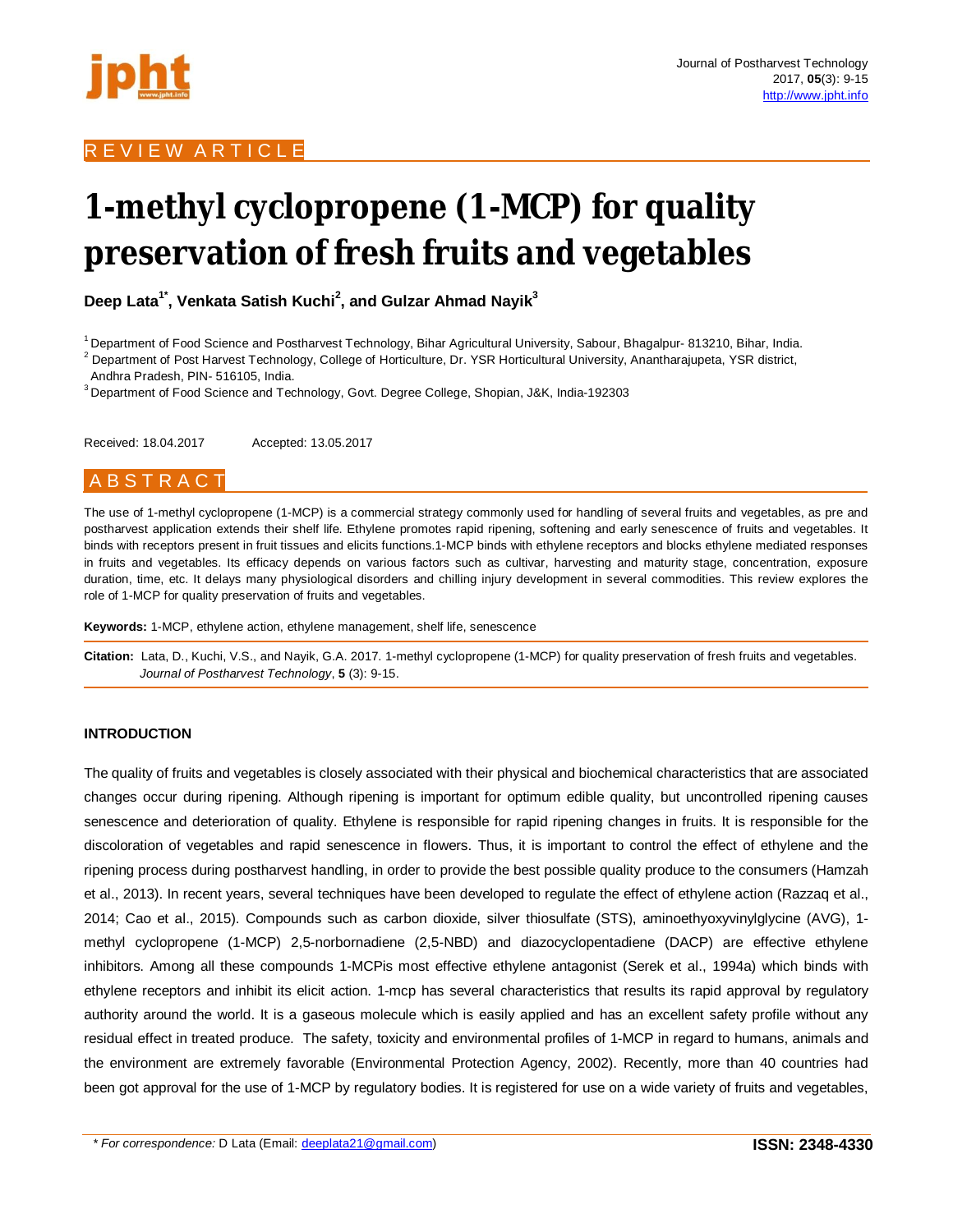including apple, avocado, banana, broccoli, cucumber, date, kiwifruit, mango, melon, nectarine, papaya, peach, pear, pepper, persimon, pineapple, plantain, plum, squash and tomato (Watkins, 2015).

## **APPLICATION OF 1-MCP**

The concentration required for inhibition of ethylene action depends on various factors of fruits and vegetable like species, cultivar, maturation stage, temperature and exposure time, and the production of new ethylene receptors on the cell membranes (Pereira et al., 2013). Many studies reveal that 1-MCP has been applied at temperature ranging from  $20^{\circ}$ C to 25°C and active at very low concentrations normally in ppb range (Table 1). Low temperature application is not more effective but gives positive results for some fruit crops such as pear cv. Bartlett (Wang and Sugar, 2015), loquat cv. Claudia (Liguori et al., 2017).

## **COMMERCIAL FORMULATIONS OF 1-MCP**

Commercial application of 1-MCP to edible crops was undertaken by AgroFresh, Inc., a subsidiary of Rohm and Haas (Spring House, PA), under the trade name SmartFresh. Commercialization of 1-MCP as the Smart Fresh™ has led to rapid adoption of this technology for many horticultural industries. Use of SmartFresh technology in CA storage mostly occur in apples (Mattheis, 2008; Watkins, 2008) due to its large volume kept in CA storage for periods up to 12 months, depending on the cultivar and growing region.

SmartFresh<sup>TM</sup> is a sugar-based powder formulation which is dissolved in tap water and release 1-MCP in the storage room. It permeates the air and interacts with the ethylene receptors, blocks them temporarily until the fruit comes out of the storage or the refrigerated environment. It successfully manages fruit and vegetable ripening by controlling naturally occurring ethylene during storage and transport. It reduces postharvest losses and maintains the texture, firmness, taste and appearance of fruits (Rebeaud and Gasser, 2015).

EthylBloc<sup>™</sup> is an ethylene action inhibitor, which naturally keeps the flowers and plants fresh during shipping and distribution. It can be used with cut flowers, potted flowers, bedding, nursery and foliage plants.

Ripelock<sup>TM</sup> is an innovative complete ethylene control packaging system used for bananas. This offers flexibility and consistency to distributors, ripeners, retailers and consumers to handle and purchase bananas at their preferred ripening stages.

Harvista<sup>™</sup> technology slows the natural ripening process, maintaining superior fruit quality and value from harvest to storage and packing. It provides a longer harvesting period for growers by keeping fruits in optimum color, size and firmness.

## **EFFECT OF 1-MCP ON FRUITS AND VEGETABLES**

Researchers have been reported that 1-MCP delays the ripening process and extends the storage life of many fruits and vegetables (Table 1).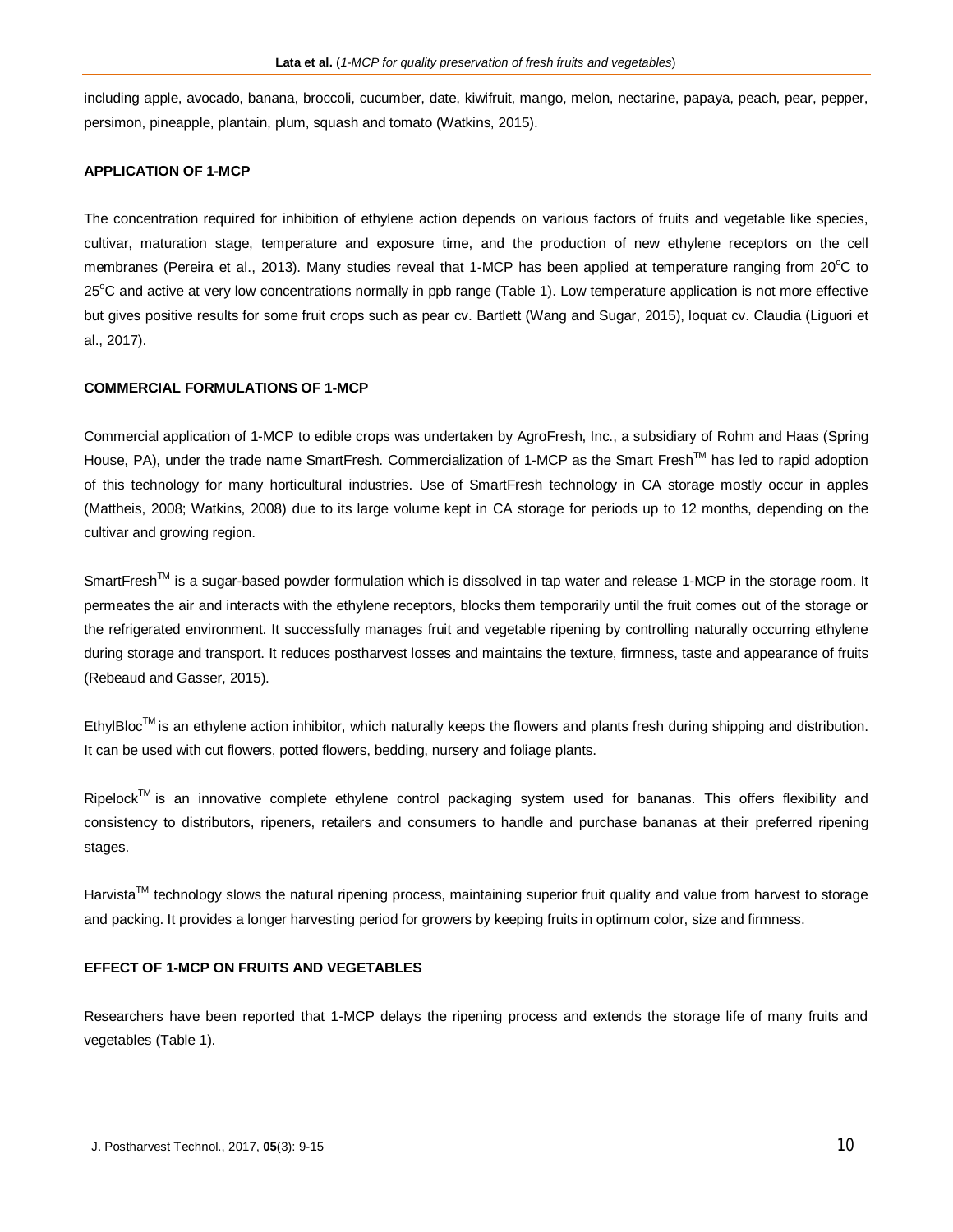| Crop                          | <b>Concentration &amp;</b><br>Temperature | <b>Physiological and biochemical Effects</b>                                                                                                         | Reference                            |
|-------------------------------|-------------------------------------------|------------------------------------------------------------------------------------------------------------------------------------------------------|--------------------------------------|
| Avocado cv. Pollock           | 300nl/L, $27\pm2^{\circ}C$                | extend the shelf life up to 9 days, delay the decline of<br>antifungal activity                                                                      | Daulagala and Daundasekera<br>(2015) |
| <b>Bitter melon</b>           | $5\mu$ I/L, $20^{\circ}$ C                | inhibit ethylene production, maintain antioxidant enzymes,<br>improve fruit quality                                                                  | Han et al. (2015)                    |
| Cape gooseberry               | $1 \mu$ I/L, $20^{\circ}$ C               | delay maturity and ripening, extend postharvest shelf life                                                                                           | Balaguera- lopez et al. (2016)       |
| Papaya cv. Solo               | $1 \mu I/L$                               | reduce respiration rate and ethylene production, delay<br>ripening, retention of green peel colour                                                   | Ohashi et al. (2015)                 |
| Durian fruit                  | 300nl/L, 25°C                             | inhibit ethylene production by decreasing ACO activity                                                                                               | Amornputti et al. (2016)             |
| Pear cv. Barlett              | 500µg/L                                   | delay rise in respiration rate ethylene production, softening<br>and ripening for a minimum of 6 days                                                | Escribano et al. (2017)              |
| Orange cv Pera                | , $20^{\circ}$ C<br>$0.1$ µ $/L$          | delay the onset of peak value of phenolic compounds and<br>increase in antioxidant activity                                                          | Rosa et al. (2016)                   |
| Peach cv Yahualu              | $5 \mu$ I/L                               | delay the onset of peak value of phenolic compounds and<br>increase in antioxidant activity                                                          | Liu et al. (2015)                    |
| Mango cv. Kensington<br>Pride | 1ml/L, $20\pm1^{\circ}C$                  | inhibit the activities of softening enzymes, delay ripening<br>and ripening related changes                                                          | Razzag et al. (2016)                 |
| Loquat cv. Claudia            | $5$ µl/L                                  | slow fruit softening, delay internal browning index and<br>chilling injury development                                                               | Liguory et al. (2017)                |
| Pithaya fruit                 | 600mg/L                                   | reduce respiration rate, maintain quality, decrease<br>chlorophyll degradation                                                                       | Alvarez- Herrera et al. (2016)       |
| Mango cv. Maha Chanok         | 1500nl/L<br>1000nl/L                      | retain high chlorophyll content, lowest fruit decay, longer<br>Shelf life up to 12 days                                                              | Chutichudet et al. (2016)            |
| <b>Ornamental Pepper</b>      | $1 \mu l/L$                               | delay senescence and abscission of leaves, good shelf life<br>up to 6 days                                                                           | Lima et al. (2017)                   |
| Persimon cv.Fuyu              | 150mg/L                                   | reduce premature flesh softening, postharvest translucent<br>strain Disorder                                                                         | Vieira et al. (2016)                 |
| Meldar fruit cv. Istanbul     | $0.4$ µl/L & $0.6$ µl/L                   | delay softening, reduce weight loss, extend storage life                                                                                             | Selcuk and Erkan (2015)              |
| Apple                         | 5µ/L                                      | decrease blue mould disease Severity, suppress the<br>mycelia growth and spore germination of P.expansum                                             | Li et al. (2017)                     |
| Gynura bicolour               | 500µl/L                                   | delay senescence, protect leaf chloroplast and cells by<br>enhancing stress response and defence mechanism                                           | Jiang et al. (2015)                  |
| Hardy kiwi Fruit              | 20µl/L, 10°C                              | delay ripening, maintain fruit quality and nutritional value<br>regulate the expression of ripening and senescence genes<br>(AcACO, AcACS and AcLOX) | Lim et al. (2016)                    |
| Feijoa cv.Unique              | 1000nl/L, $20^{\circ}$ C                  | delay ripening of early harvested fruits, suppress<br>respiration rate, softening and loss of flesh colour                                           | Rupavatharam et al. (2015)           |
| Table grapes                  | $2\mu$ I/L, 15 $^{\circ}$ C               | improve shelf life, reduce rachis, browning, lower<br>respiration rate                                                                               | Li et al. (2015                      |

# **Table 1: Physiological and biochecmical effects of 1-MCP application in different fruits and vegetables**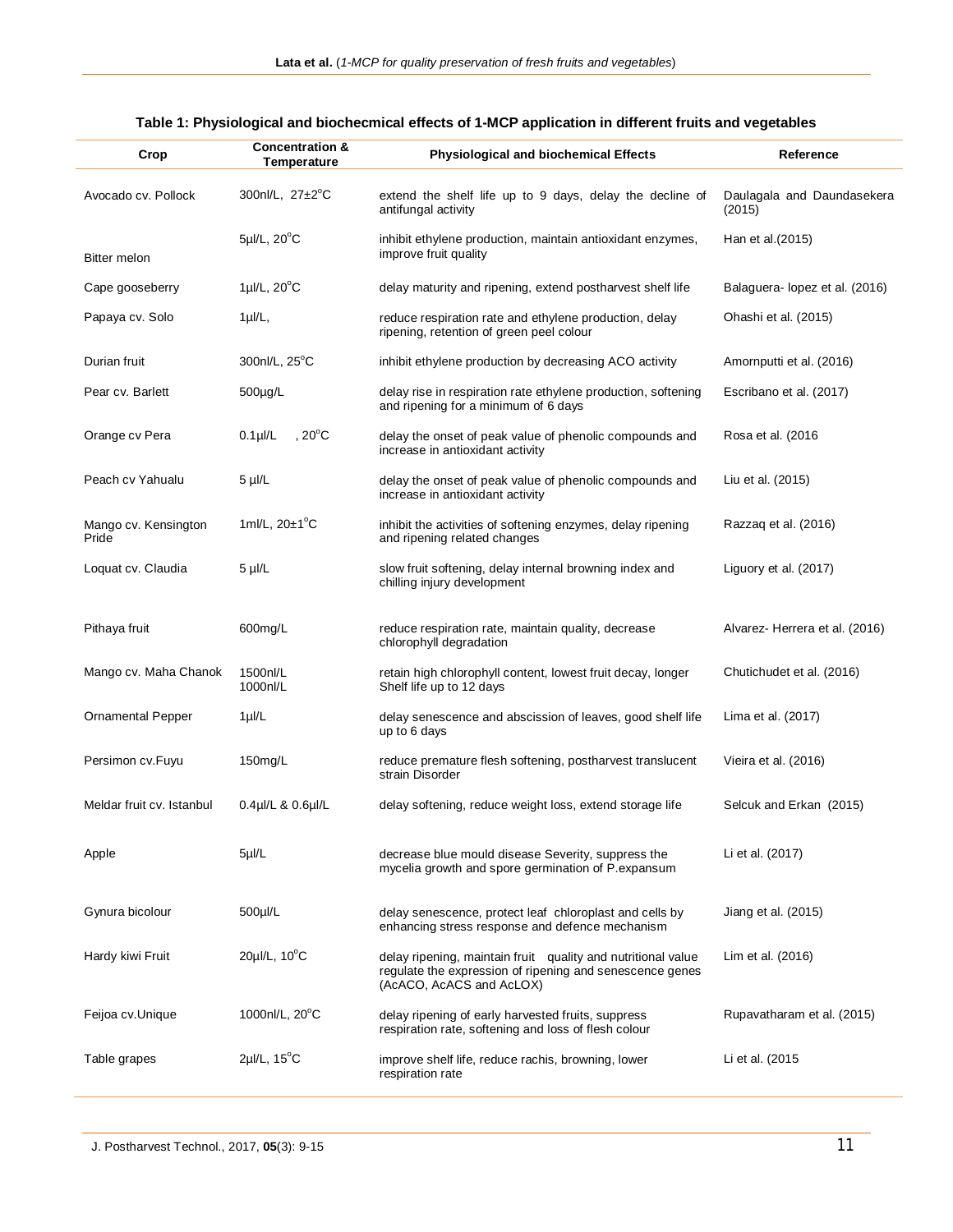**Lata et al.** (*1-MCP for quality preservation of fresh fruits and vegetables*)

| Pear cv. Nanguo    | . 20°C<br>$0.5$ µ $/L$     | effectively enhance chilling tolerance and alleviate chilling<br>Injury                     | Cheng et al. (2015)     |
|--------------------|----------------------------|---------------------------------------------------------------------------------------------|-------------------------|
| Yali pear          | $1 \mu l/L$                | reduces oxidative damage, inhibit oxidation of phenols and<br>development of core browning. | Dong et al. (2015)      |
| Potato             | $1 \mu l/L$                | prolong storage life and suppress sprouting, prevent<br>ethylene induced sugar accumulation | Foukaraki et al. (2016) |
| <b>Broccoli</b>    | $2\mu$ I/L, $20^{\circ}$ C | delay senescence of florets maintain higher chlorophyll<br>content and sugar content        | Xu et al. (2016)        |
| Apricot cv Xiaobai | 1µl/L, $20\pm1^{\circ}$ C  | delay ripening, softening and decay development,<br>maintain quality and extend shelf life  | Wu et al. (2015)        |

## **Effect of 1-MCP on ripening and senescence**

1-MCP shows a positive effect on delaying of ripening and senescence. It binds to copper metal present in the ethylene receptors and blocks the normal as well as system II of ethylene production (Paul and Pandey, 2010). As a result, I-MCP provides protection of produce from ethylene related undesirable responses for a longer period than any other potential inhibitor compounds. Accumulation of ACC-synthase as well as ACC-oxidase is also reduced by 1-MCP which inhibits ethylene production (Zhu et al., 2015). It also induced the activities of antioxidant enzymes (CAT, SOD and POD) which are very important for scavenging ROS to protect cell membranes of produce and delay senescence (Wu et al., 2015).

## **Effect of 1-MCP on physiological disorders**

In general, 1-MCP decreases the incidence of many disorder associated with senescence, e.g. superficial scald, soft scald, internal breakdown and internal browning in 'Abate Fetel' pears (Vanoli et al., 2016) and also reduces or aggravates chilling injury in several commodities such as Japanese plum cv. Sungold (Velardo-Micharet, 2016).

#### **CONCLUSION**

1-methylcyclopropene (1-MCP) is a new method which effectively delays the ripening of fruits and maintains their quality with no toxicity or damage. It responds very well to several horticultural produce. Recently it is gaining popularity as an ethylene antagonist and adopted by dozens of countries. Two important directions need to continue further postharvest research on 1- MCP and ethylene in. The first one is to learn how we effectively use 1-MCP to maximize profits for agricultural business and provide a quality consumer product. The second is to use 1-MCP as a research tool to understand the role of ethylene in plant development.

#### **REFERENCES**

- Alvarez-Herrera, J. G., Deaquiz, Y. A. and Herrera, A. O. 2015. Effect of different 1-methylcyclopropene doses on the postharvest period of pitahaya fruits (*Selenicereus megalanthus* Haw.). Revista facultad national de agronomia medellin. 69(2).
- Amornputti, S., Ketsa, S. and Doorn, W. G. V. 2016. 1-Methylcyclopropene (1-MCP) inhibits ethylene production of durian fruit which is correlated with a decrease in ACC oxidase activity in the peel. Postharvest Biology and Technology.114, 69-75.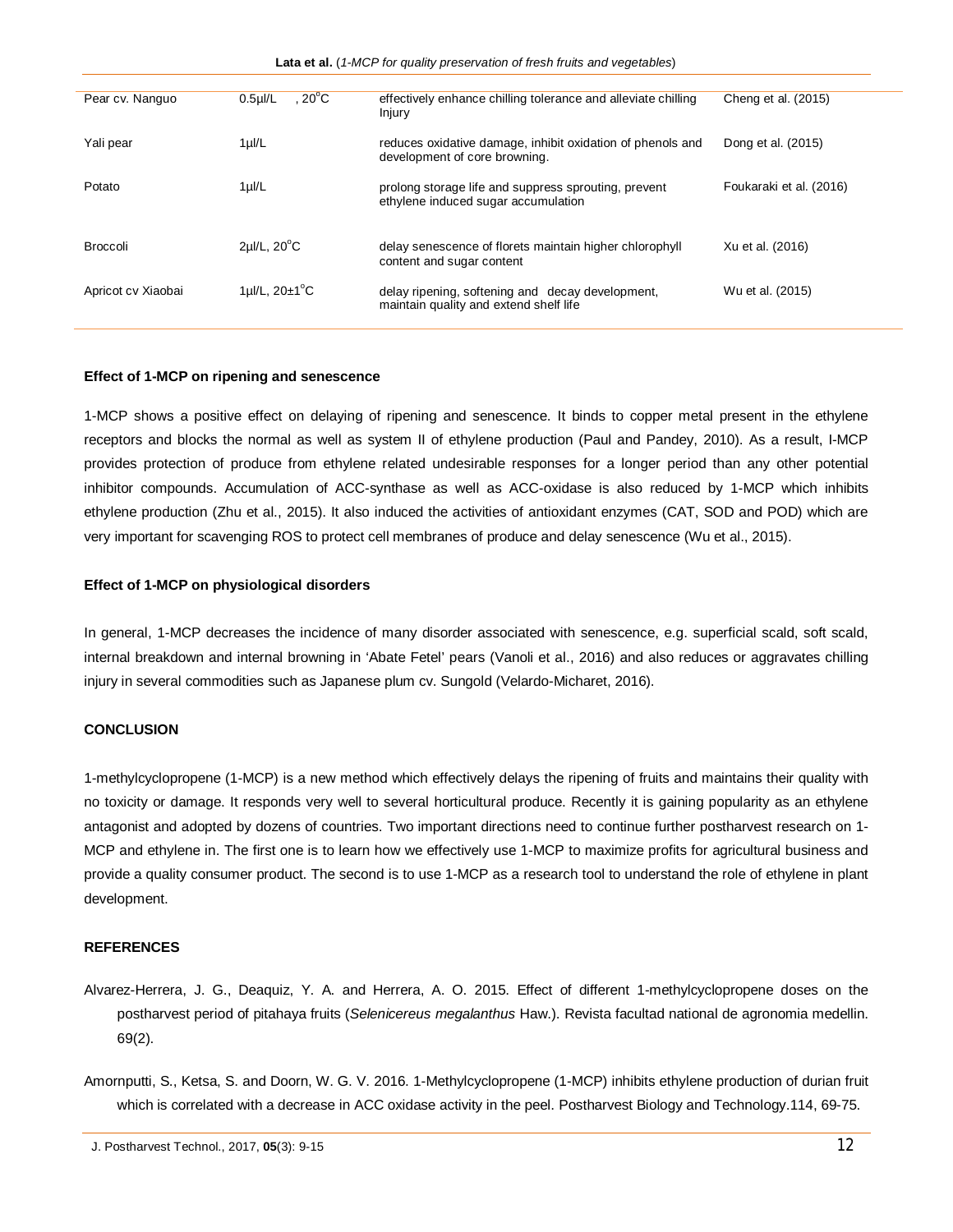- Balaguera-Lopez, H. E., Espinal-Ruiz, M., Zacarias, L. and Herrera, A.O. 2016. Effect of ethylene and 1-methylcyclopropene on the postharvest behavior of cape gooseberry fruits (*Physalis peruviana* L.). Food Science and Technology International, 23(1), 86-96.
- Cao, J., Liu, H. and Jiang, W. 2015. Changes in phenolics and antioxidant property of peach fruit during ripening and responses to 1-methylcyclopropene. Postharvest Biology and Technology, 108, 111-118.
- Cheng, S., Wei, B., Zhou, Q., Tan, D. and Ji, S. (2015). 1- Methylcyclopropene alleviates chilling injury by regulating energy metabolism and fatty acid content in 'Nanguo' pears. Postharvest Biology and Technology. 109,130-136.
- Chutichudet, B., Chutichudet, P. and Trainoak, U. 2016. Effects of 1-MCP on external postharvest qualities and shelf life of 'Maha Chanok' Mango Fruit. Journal of Agricultural Science, 8(1), 68.
- Daulagala, C. H. and Daundasekera, W. A. M. 2015. Effect of 1-methylcyclopropene (1-MCP) treatment on postharvest quality and antifungal activity of avocado cv. 'pollock' under tropical storage conditions. Ceylon Journal of Science (Bio. Sci.), 44(2), 75-83.
- Dong, Y., Liu, L., Zhao, Z., Zhi, H. and Guan, J. 2015. Effects of 1-MCP on reactive oxygen species, polyphenol oxidase activity, and cellular ultra-structure of core tissue in 'Yali' pear (Pyrus bretschneideri Rehd.) during Storage. Horticulture, Environment, and Biotechnology, 56( 2), 207-215.

Environmental Protection Agency. Federal Register, July 26 (2002). 67(144), 48796-48800.

- Escribano, S., Sugimoto, N., Macnish, A. J., Biasia, W. V. and Mitcham, A. J. 2017. Efficacy of liquid 1-methylcyclopropene to delay ripening of 'Bartlett' pears. Postharvest Biology and Technology, 126, 57-66.
- Foukaraki, S. G., Cools, K., Chope, G. A. and Terry, L. A. 2016. Impact of ethylene and 1-MCP on sprouting and sugar accumulation in stored potatoes. Postharvest Biology and Technology,114, 95-103.
- Hamzah, H.M., Osman, A., Tan, C.P. and Ghazali, F.M. 2013. Carrageenan as an alternative coating for papaya (*Carica papaya* L. cv. Eksotika). Postharvest Biology and Technology, 75, 142-146.
- Han, C., Zuoa, J., Wanga, Q., Xua, L., Wangb, Z., Dongb, H. and Gao, L. 2015. Effects of 1-MCP on postharvest physiology and quality of bitter melon (*Momordica charantia* L.). Scientia Horticulturae, 182, 86-91.
- Jiang, L., Kang, R., Zhang, L., Jiang, J. and Yu, Z. (2015). Differential protein profiles of postharvest Gynura bicolor D.C leaf treated by 1-methylcyclopropene and ethephon. Food Chemistry, 176, 27-39.
- Li, G., Jia, H., Li, J., Li, H. and Teng, Y. 2016. Effects of 1-MCP on volatile production and transcription of ester biosynthesis related genes under cold storage in 'Ruanerli' pear fruit (*Pyrus ussuriensis Maxim.).* Postharvest Biology and Technology,111, 168-174.
- Li, J., Lei, H., Songa, H., Lai, T. and Xu, X. 2017. 1-methylcyclopropene (1-MCP) suppressed postharvest blue mold of apple fruit by inhibiting the growth of *Penicillium expansum.* Postharvest Biology and Technology, 125, 59-64.

J. Postharvest Technol., 2017, **05**(3): 9-15 13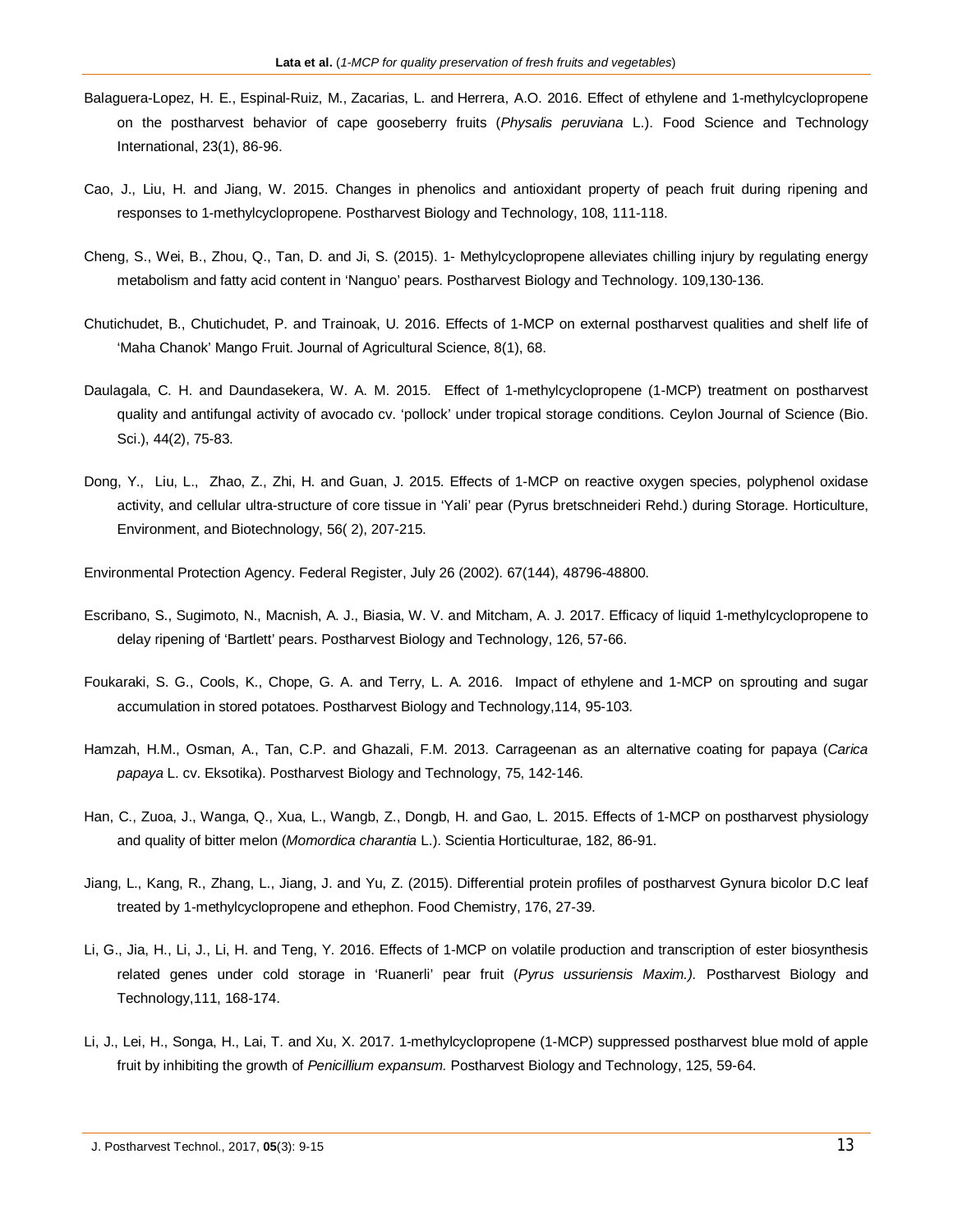- Li, l., Kaplunov,T., Zutahy, Y., Daus, A., Porat, R. and Lichter, A. 2015. The effects of 1- methylcyclopropane and ethylene on postharvest rachis browning in table grapes. Postharvest Biology and Technology, 107, 16-22.
- Liguori, G., Farina, V., Corona, O., Mazzaglia, A., Barone, E. and Inglese, P. 2017. Effects of 1-MCP on postharvest quality and internal browning of white-flesh loquat fruit during cold storage. Fruits. 72(2), 67-73.
- Lim, S., Han, S. H., Kim, J., Lee, H. J., Lee, J. G. and Lee, E. J. 2016. Inhibition of hardy kiwifruit (Actinidia aruguta) ripening by 1-methylcyclopropene during cold storage and anticancer properties of the fruit extract. Food chemistry. 190, 150-157.
- Lima, P. C. C., Ribeiro, W.S., de Oliveira, M. M. T., da Costa, L. C. and Finger, F. L. 2015. Ethylene, 1-methylcyclopropene and silver thiosulfate on the post production of ornamental pepper. Ciencia Rural, 47(2), 1-8.
- Liu, R., Wang, Y., Guozheng, Qin and Tian, S. 2016. Molecular basis of 1-methylcyclopropene regulating organic acid metabolism in apple fruit during storage. Postharvest Biology and Technology, 117, 57-63.
- Mattheis, J. P. (2008). How 1-Methylcyclopropene has altered the Washington state apple industry. Horticulture science . 43(1), 99-101.
- Ohashi, T. L., Foukaraki, S., Correa, D. and Terry, L. A. 2016. Influence of 1-methylcyclopropene on the biochemical response and ripening of 'solo' papayas. Revista brasileira de fruticultura, 38(2), 791, 1-8.
- Ozkaya, O., Yildirim, D., Dundar, O. and Tukel, S.S. 2016. Effects of 1-methylcyclopropene (1-MCP) and modified atmosphere packaging on postharvest storage quality of nectarine fruit. Scientia horticulturae,198, 454–461.
- Paul, V. and Pandey, R. 2010. Post-harvest management of fruits, vegetables and flowers through i-methylcyclopropene (imcp): the most effective inhibitor of ethylene response. Laboratory Manual on "Post-Harvest Physiology of Fruits and Flowers" Division of Plant Physiology, JARJ, New Delhi.
- Pereira, M. E. C., Sargent, S. A., Sims, C. A., Huber, D. J., Moretti, C. L., and Crane,J. H. 2013. Aqueous 1- Methylcyclopropene extends longevity and does not affect sensory acceptability of guatemalan-west indian hybrid avocado. Horticulture technology. 23(4).
- Razzaq, K., Khan, A. S., Malik, A. U., Shahid, M., and Ullah, S. 2014. Role of putrescine in regulating fruit softening and antioxidative enzyme systems in 'Samar Bahisht Chaunsa' mango. Postharvest Biology and Technology, 96, 23-32.
- Razzaq, K., Singh, Z., Khan, A. S., Khan, S. A. K. U. and Ullah, S. 2016. Role of 1-MCP in regulating 'Kensington Pride' mango fruit softening and ripening. Plant Growth Regulation, 78(3), 401-411.
- Rebeaud, S. G. and Gasser, F. (2015). Fruit quality as affected by 1-MCP treatment and DCA storage a comparison of the two methods. European Journal of Horticultural Science, 80 (1), 18-24.
- Rosa, C. I. L. F., Clemente, E., Oliveira, D. M., Todisco, K. M. and da Costa, J. M. C. 2016. Effects of 1-MCP onthe postharvest quality of the orange cv. Pera stored under refrigeration. Revista ciencia agronomica. 47(4), 624-632.